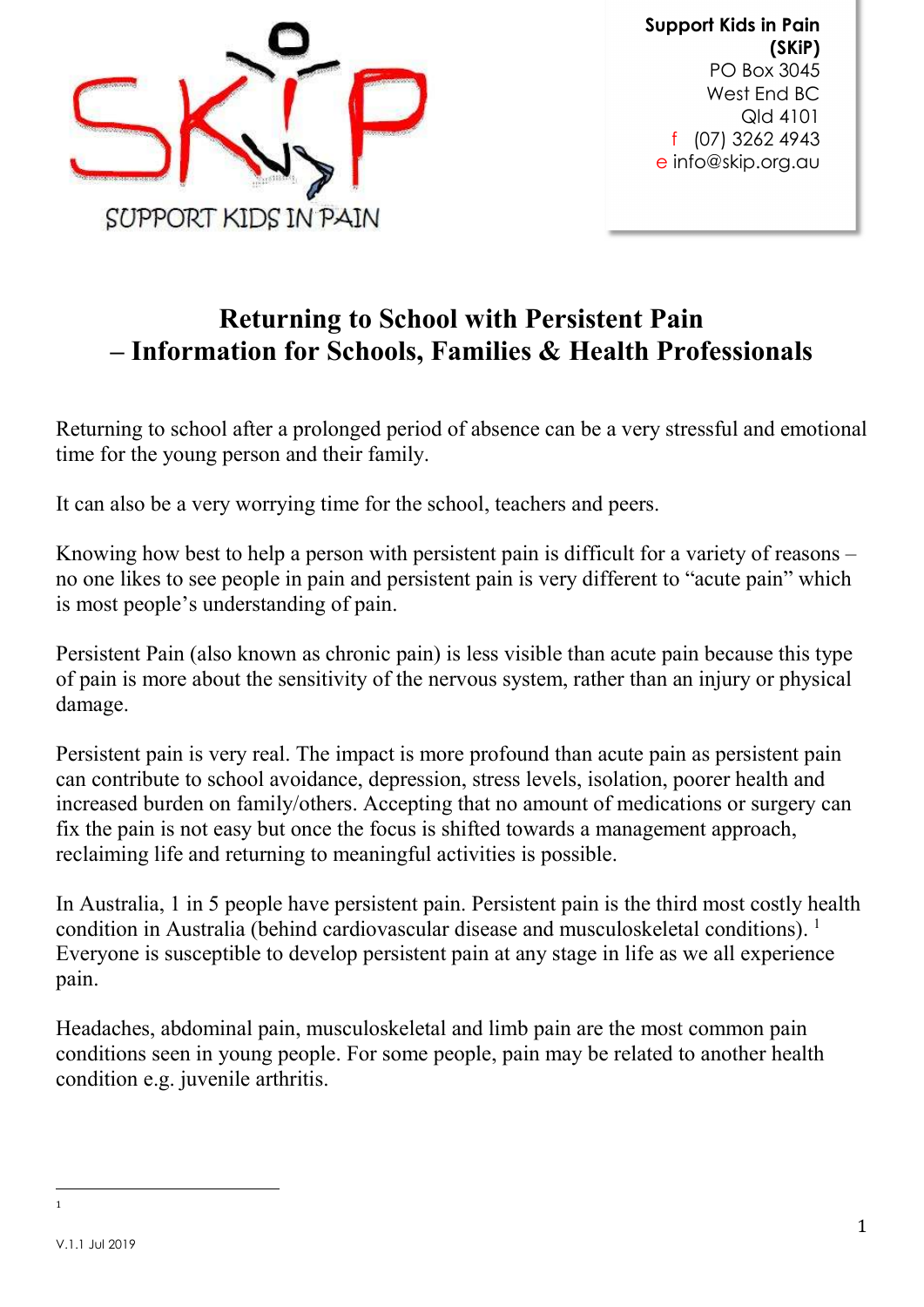#### Beginning the process

For anyone that has missed significant amounts of school, a graded return to school is best (akin to an injured worker who has taken a long period of time off work). A graded return to school will help build physical and cognitive tolerance, confidence to participate in school activities and prevent un-doing of newly learnt self-management skills. Done carefully, a graded return to school can facilitate positive recovery and break the chronic pain-disability cycle. Speak to your child/student, school teachers and health professionals about this.

#### Return to School Plan

Designing a structured return to school plan can be useful and should be done in consultation with the young person, teachers, family and health professionals (e.g. occupational therapist, physiotherapist, psychologist). Grading can be based on no. of hours, no. of lessons, subject type, contact type (social vs classroom) and no. of days. Below is an example of a structured graded return to school plan:

| Mon                  | Tues              | Wed                  | Thurs             | Fri                  |
|----------------------|-------------------|----------------------|-------------------|----------------------|
| Lunch break          |                   | Lunch break          |                   | Lunch break          |
| Lunch break          |                   | Lunch break          |                   | Lunch break          |
| Morning tea to Lunch |                   | Morning tea to Lunch |                   | Morning tea to Lunch |
| (incl lesson)        |                   | (incl lesson)        |                   | (incl lesson)        |
| Morning tea to Lunch |                   | Morning tea to Lunch |                   | Morning tea to Lunch |
| (incl lesson)        |                   | (incl lesson)        |                   | (incl lesson)        |
| $\frac{1}{2}$ day    |                   | $\frac{1}{2}$ day    |                   | $\frac{1}{2}$ day    |
| $\frac{1}{2}$ day    |                   | $\frac{1}{2}$ day    |                   | $\frac{1}{2}$ day    |
| $\frac{1}{2}$ day    | $\frac{1}{2}$ day | $\frac{1}{2}$ day    | $\frac{1}{2}$ day | $\frac{1}{2}$ day    |
| $\frac{1}{2}$ day    | $\frac{1}{2}$ day | $\frac{1}{2}$ day    | $\frac{1}{2}$ day | $\frac{1}{2}$ day    |
| $\frac{3}{4}$ day    | $\frac{1}{2}$ day | $\frac{3}{4}$ day    | $\frac{1}{2}$ day | $\frac{3}{4}$ day    |
| $\frac{3}{4}$ day    | $\frac{1}{2}$ day | $\frac{3}{4}$ day    | $\frac{1}{2}$ day | $\frac{3}{4}$ day    |
| $\frac{3}{4}$ day    | $\frac{3}{4}$ day | $\frac{3}{4}$ day    | $\frac{3}{4}$ day | $\frac{3}{4}$ day    |
| $\frac{3}{4}$ day    | $\frac{3}{4}$ day | $\frac{3}{4}$ day    | $\frac{3}{4}$ day | $\frac{3}{4}$ day    |
| Full day             | Full day          | Full day             | Full day          | Full day             |
| Full day             | Full day          | Full day             | Full day          | Full day             |

Working out a safe starting point may involve trial and error. It is important to know that in persistent pain, hurt  $\neq$  equal harm. It can be helpful to take an experimental approach for one week - to calculate the average of time spent at school and then working out 50-80% of the average which can be a starting point. As pain levels do fluctuate (good and bad days), it is best to assess a starting point based on performance across a week rather than a single day.

Staying at each grade for a minimum of 2 weeks is key to allow the young person to adjust to the change in demand. Some people may prefer to stay on a grade for 3 weeks or longer.

Increments should be consistent and gradual.

It is important to stick to the plan as much as possible despite whether the young person is having a good day or bad day. It can be easy to overdo things when you have extra energy and remember that baselines have been calculated with pain fluctuations in mind.